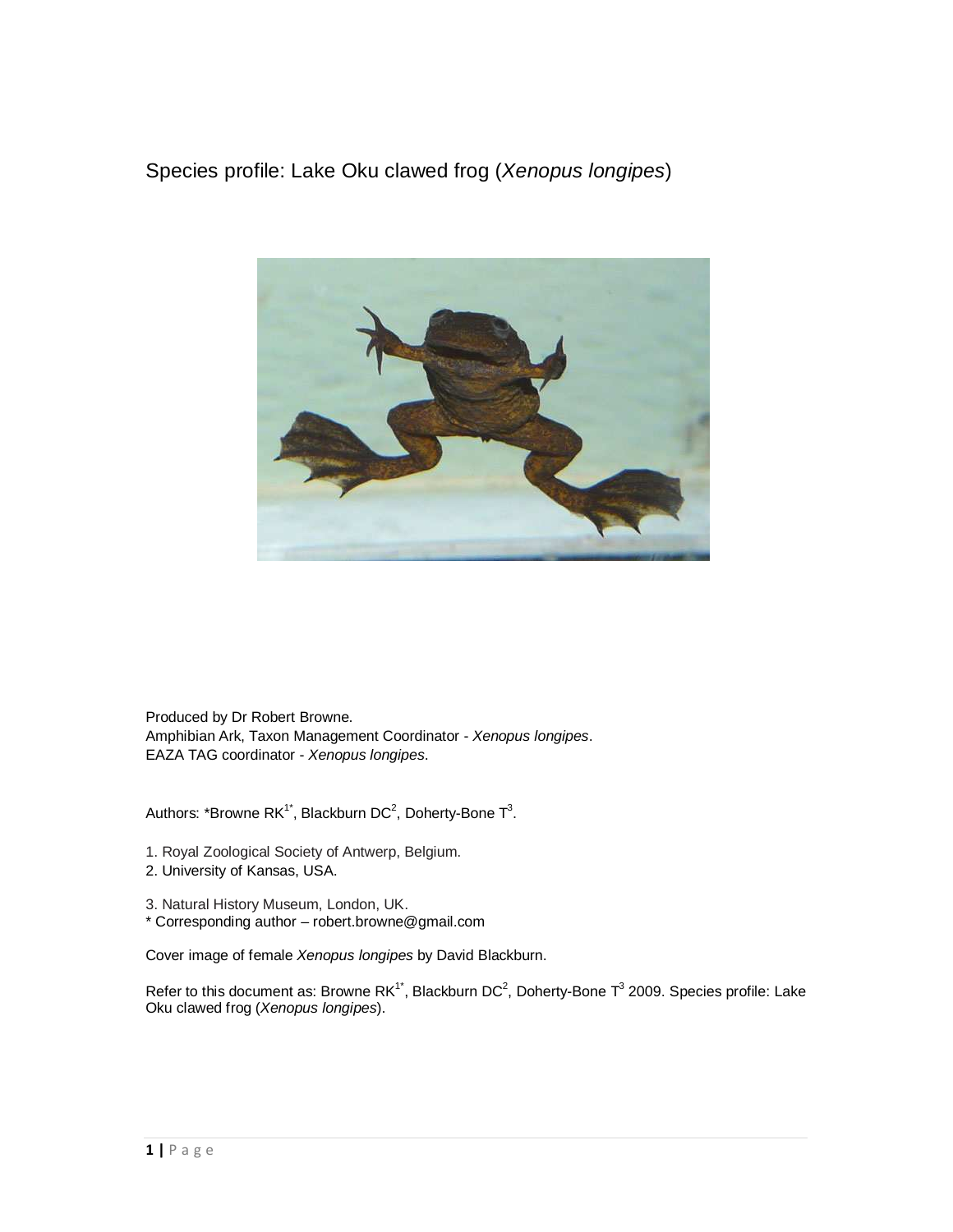### **Summary**

The Critically Endangered Lake Oku clawed frog (Xenopus longipes) conforms to IUCN Red list, Amphibian Ark guidelines and EDGE assessments as a priority candidate for a conservation breeding program supported by a Taxon Management Plan.

The entire population of this fully aquatic species occurs in Lake Oku at 2,200m on Mount Oku in North West Province, Cameroon. This population is under threat of extinction from the possible introduction of exotic fish, disease, invasive species and habitat modification. In 2008 a population census of X. longipes recognised the safety of removing founders to establish an international conservation breeding program.

Xenopus longipes is an excellent species to integrate a conservation breeding program with a wide range of research; virtually nothing is known about its biology. Its husbandry requirements, as predicted through the other Xenopus species in captivity, and through being a small aquatic species, should enable the keeping of appropriate numbers in simple facilities. In all there are approximately 15 species of Xenopus and 2 species of Silurana in captivity.

Xenopus can be housed adequately in plastic troughs, and typically do not need special temperature regulation. Another exceptional attribute of  $X$ . longipes is that quarantine can be readily accomplished. Xenopus longipes consumes artificial compound feed, potentially eliminating the need for live food with associated risks of disease transmission. *Xenopus longipes* will also feed on enriched crickets, which although live feed are less likely than aquatic feed to transmit pathogens. Xenopus longipes are totally aquatic eliminating the possibility of the introduction or spread of pathogens through complex substrates such as soil.

To maintain genetic variation, biobanking is a developing theme in amphibian conservation breeding programs. Another exceptional attribute of X. longipes is the potential for successful cryopreservation of the sperm, based on application in both X. laevis and X. tropicalis for genetic strains. The extension of this technique to X. longipes would enable the indefinite maintenance of genetic diversity and enable both greater security and reduction of the necessary captive population. To facilitate the perpetuation of the genetic variation of the Lake Oku clawed frog if possible, an assessment using microsatellite DNA techniques should be used, though this may be complicated due to the polypoidy of this species. .

Antwerp Zoo houses a conservation breeding population of X. longipes  $(-50)$  and is encouraging collaborations with other institution with populations (~90 in total). Other species of Xenopus are not of high conservation priority, with the exception of Xenopus gilli, of South Africa, threatened by invasion of habitat by and hybridization with X. laevis.

Conservation programs for X. longipes offer an exceptional opportunity for sustainable population management integrated with benefits to local communities. The foundations for conservation at Lake Oku are supported by a tradition in the Oku community, with the lake being considered sacred and deserving protection. There is also some protection already offered to the forest surrounding the lake as a government "Plantlife Sanctuary", with the rest of the mountain forest managed by the community. However, ongoing conservation efforts will be needed for guaranteeing continuing political support.

Educational and research and opportunities with X. longipes are provided by:

- Unique habitat in Lake Oku with its surrounding forest of high conservation significance.
- Lake Oku being a conservation focus for other species particularly birds.
- Critically Endangered status.
- Good display characteristic of X. longipes as adults.
- Xenopus spp. being a major contributor to biomedical, genetic, and biological research.
- The reciprocal use of biotechnologies for conservation.
- Unique chromosome compliment.
- Surrogate Xenopus spp are readily available.
- Parallels to the Endangered, Cape Platanna X. gilli.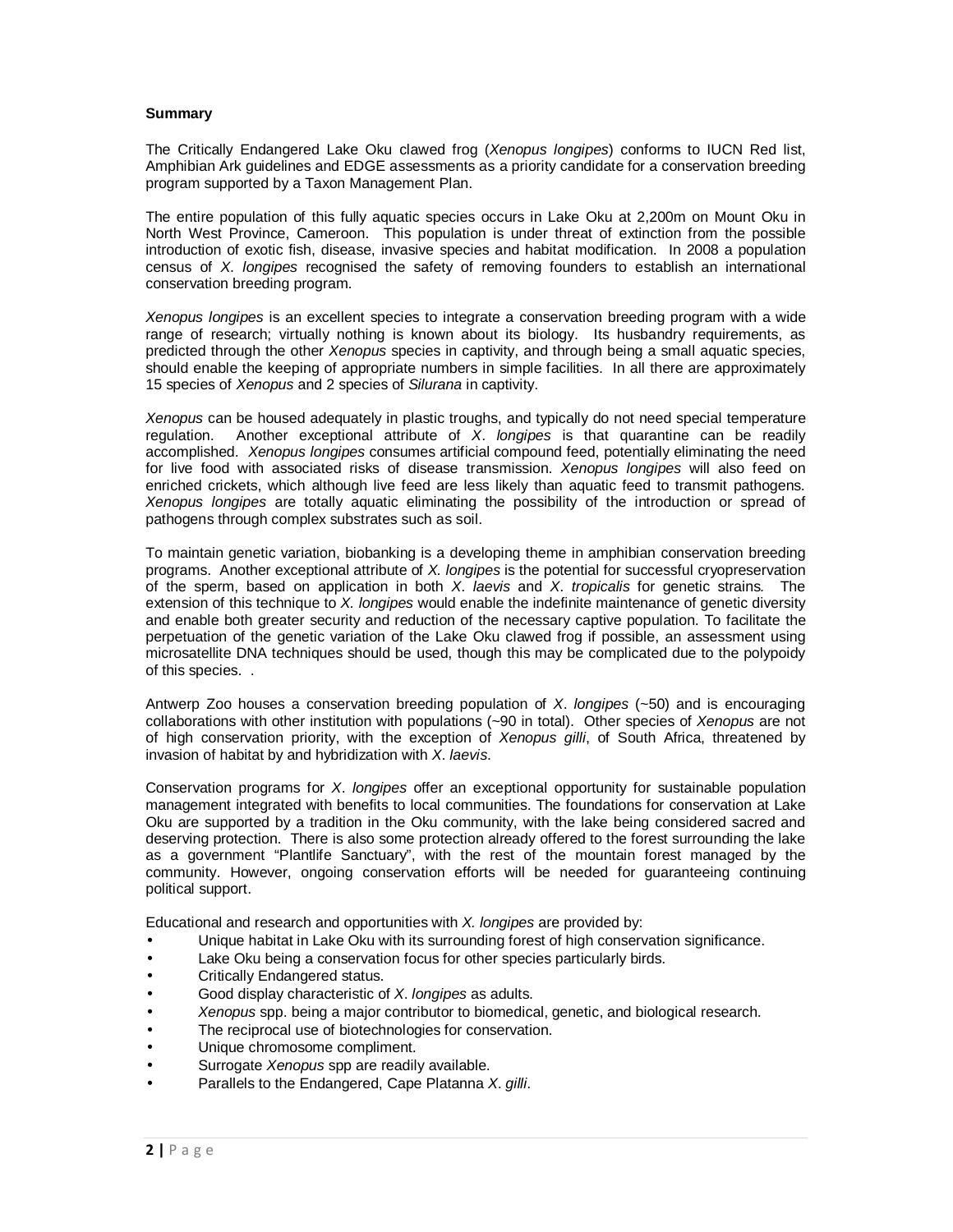## **Introduction and aims of this document**

With the Lake Oku Clawed Frog (Xenopus longipes) becoming part of an international Taxon Management Plan (TMP) for zoos and associated institutions, an updated profile on this species is therefore necessary. This document is aimed at anyone who holds or may hold this species in their collections, as well as researchers planning projects on captive animals. Information includes an overview of published work, and findings of recent expeditions so far unpublished. This accompaniment to the TMP is hoped to serve as a detailed introduction to X. longipes for anyone who becomes involved in its conservation, or conservation of similar species or habitats.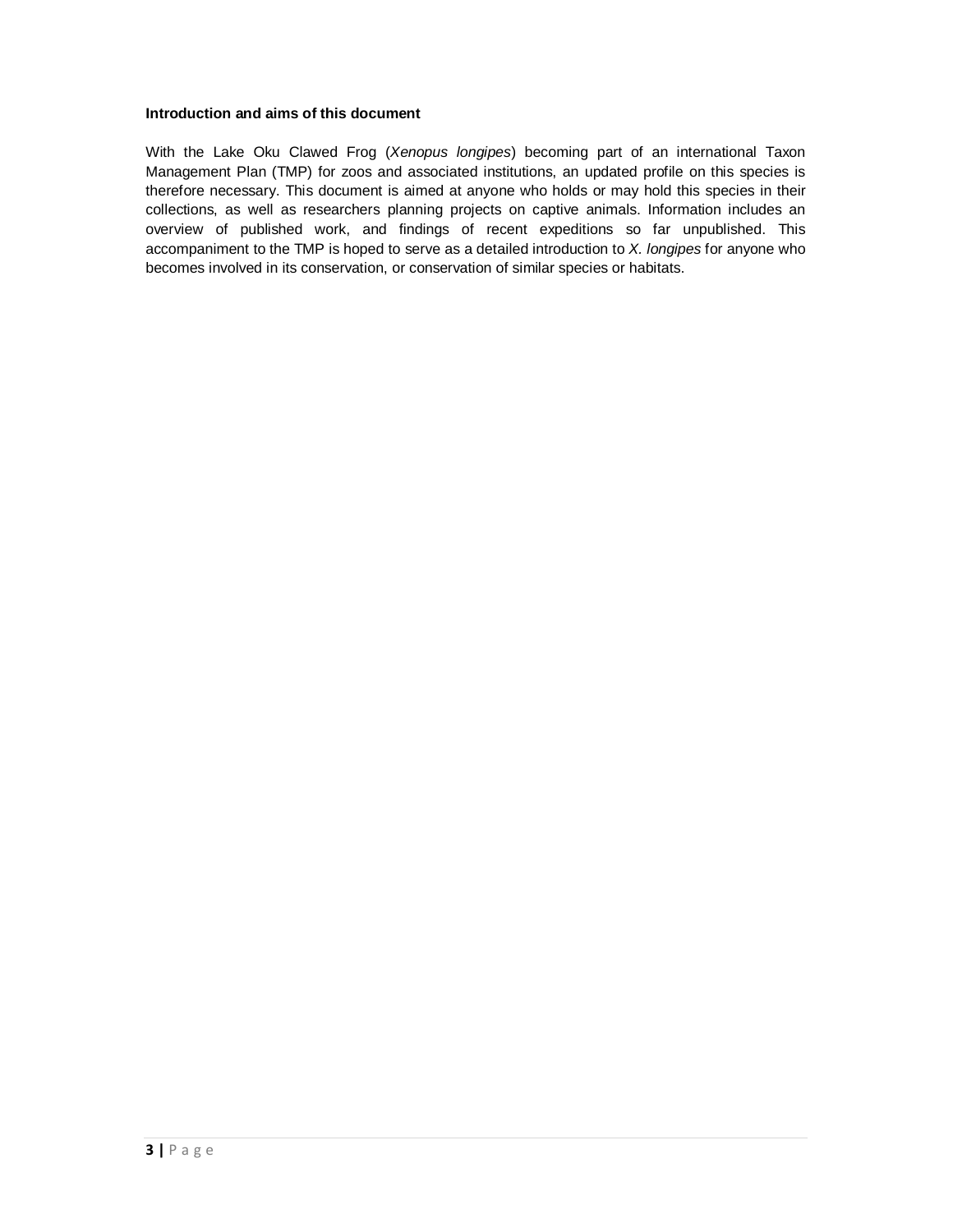## **INDEX**

| <b>Summary</b>                                                                                                                                                                                                   | $\mathbf{2}$   |
|------------------------------------------------------------------------------------------------------------------------------------------------------------------------------------------------------------------|----------------|
| Introduction and aim                                                                                                                                                                                             | 3              |
| <b>Associated Amphibian Ark documents</b>                                                                                                                                                                        | 5              |
| <b>Status</b>                                                                                                                                                                                                    | 5              |
| <b>Description</b>                                                                                                                                                                                               | 5              |
| <b>Taxonomy and phylogeny</b>                                                                                                                                                                                    | 6              |
| Geographic range, distribution and habitat                                                                                                                                                                       | 6              |
| <b>Population and demography</b>                                                                                                                                                                                 | 8              |
| <b>Expeditions and activities</b>                                                                                                                                                                                | 8              |
| <b>Threats</b>                                                                                                                                                                                                   | 9              |
| Longevity and reproduction<br>Longevity<br>Reproduction                                                                                                                                                          | 10             |
| Behaviour, feeding and learning<br>General:                                                                                                                                                                      | 10             |
| Feeding<br>Sexual behaviour<br>Aggression<br>Learning                                                                                                                                                            | 12             |
| <b>Defences</b>                                                                                                                                                                                                  | 12             |
| <b>Senses and vocalisation</b><br>Eyes<br>Sub-orbital tentacles<br>Lateral line<br>Touch<br>Smell and taste<br>Captive populations<br><b>Biomedical utilisation</b>                                              | 12<br>13       |
| <b>Conservation Measures</b><br>In situ components<br>Ex situ components<br>Conservation breeding program<br>Tagging and record keeping<br><b>Behavioural studies</b><br>Molecular genetic studies<br>Biobanking | 13<br>14<br>15 |
| <b>Permits</b>                                                                                                                                                                                                   | 15             |
| Obtaining rescue population founders and transport                                                                                                                                                               | 16             |
| <b>References</b>                                                                                                                                                                                                | 17             |
| <b>Author contacts</b>                                                                                                                                                                                           | 17             |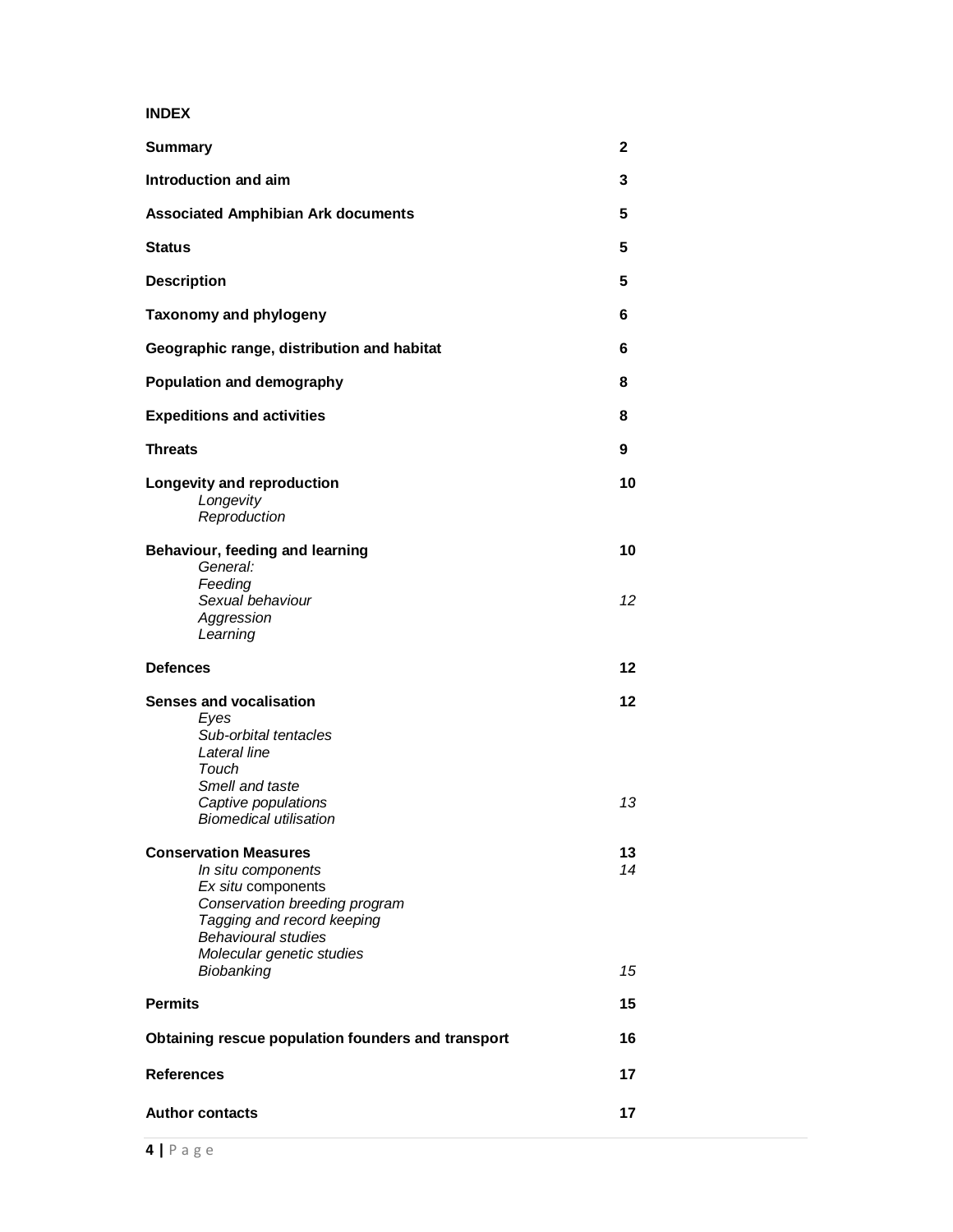#### **Associated Amphibian Ark documents**

Xenopus longipes Husbandry Guidelines Xenopus longipes Taxon Management Plan

#### **Status**

Red List Category: Critically Endangered (CR) Red List Criteria: B1ab(v)+2ab(v)

Date of Assessment: 15 May 2004. Red List Category Rationale: Listed as Critically Endangered because its Extent of Occurrence is less than 100km<sup>2</sup> and its Area of Occupancy is less than 10km<sup>2</sup>, all individuals are in a single location, and there are current and potential catastrophic threats to the continued survival of this species (Tinsley and Measey 2004).

CITES Status (Convention on International Trade in Endangered Species): Not listed.

Xenopus longipes is ranked as 34 on the Zoological Society of London, EDGE (Evolutionarily Distinct and Globally Endangered) Programme due to its conservation status and unique genetic characteristics.

Amphibian Ark prioritisation – not prioritised.

In the highly diverse region of Cameroon seven other amphibian species are critically endangered out of a total of 196 species. Of the other 17 species of Xenopus, the Cape Platanna X. gilli, an endemic of the south-western tip of South Africa is endangered. Regionally, Cameroon ranks 17 in the top 20 for countries for the highest biodiversity of amphibians and within Africa has the highest number of threatened species (IUCN et al. 2006) and the highest number of amphibian species per unit area.

## **Description**

Xenopus longipes was described by Loumont & Kobel (1991). Uniquely among vertebrates (except X. ruwenzoriensis and two undescribed species), X. longipes is a dodecaploid species probably formed by both hybridization and polyploidization (Loumont and Kobel 1991; Evans et al., 2004). In general the biology of Xenopus sp. is very different from that of other frogs and toads (Tinsley et al., 1996). For instance, they have a lateral line system normally found in fish.

Xenopus longipes is a small species, with a total length of 28–31 mm in males and 32–36 mm in females. The body is pear-shaped and ventrally flattened, possibly enabling foraging on the substrate. The head is short and broad with a rounded snout. The eyes are relatively large and protrude upwards giving floating frogs panoramic vision of the water surface. A small lower eyelid covers the lower third of the eye, barely reaching the pupil. The dorsal surface of X. longipes is golden-brown in colour and is heavily speckled with melanocytes and patterned with irregularly shaped large blotches. Their ventral surface is also covered in melanocytes, with the throat and thighs being yellow-orange. The skin is not entirely smooth, but is covered in tiny keratinous spinules. The back legs are strong and the feet are large and possess large, thin, webbed toes, with prominent keratinised claws.

Tadpole are not known from X. longipes but tadpoles of other Xenopus are dark in colour and lack keratinous beaks and posses long barbels either side of their mouths, causing them to have a slight resemblance to tiny catfish (Tinsley et al., 1996).

X-rays show males of X. longipes having larger and more ossified postero-medial processes of the hyoid plate (D.C. Blackburn, unpublished data). It may be possible to determine sex in live frogs by gently feeling for these large bony processes. When in breeding condition males may be distinguished by nuptial pads, enlarged first digits on the front limbs, and a negligible labial cloaca. Recent fieldwork has found these traits useful in distinguishing males from females. These traits are however difficult to recognise from photographs or after preservation (T. Doherty-Bone, unpublished data).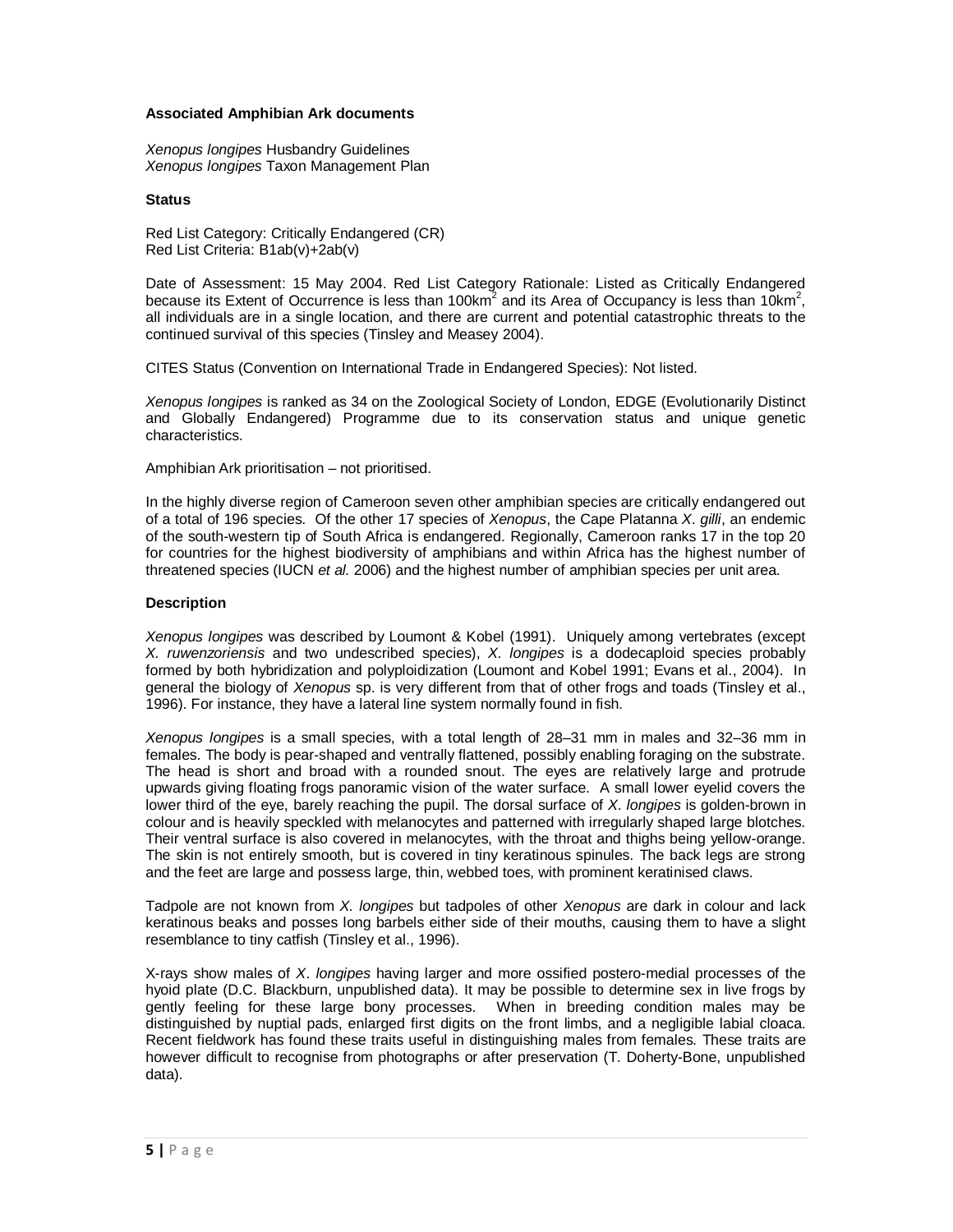### **Taxonomy and phylogeny**

Xenopus are moderately sized aquatic frogs in the family Pipidae, residing mostly in still water bodies including permanent lakes. Pipids have a wedge-shaped, dorsoventrally flattened body, small, upward-gazing eyes, no visible eardrums, unique vocalizing apparatus requiring no inflatable sacs, and a very slippery skin. There are eighteen species of Xenopus, all of which are restricted to sub-Saharan Africa. "Xenopus" is Latin for "strange foot," because of their enormous webbed, five-toed, three-clawed rear feet. Pipids include the Surinam Toad (Genus Pipa) of South America and the diminutive West African Hymenochirus and Pseudohymenochirus.

Amphibians first evolved around the Carboniferous Period ~ 350 Mya in Panagaea before its breakup into Gondwana and other nascent continents. The Anura emerged around the early Triassic Period ~ 260 Mya, with modern day archaic lineages of the Archaeobatrachia emerging in the late Triassic/early Jurassic, the Neobatrachia diverging in the Cretacious, possibly in response to the emergence of flowering plants (Roelants et al., 2007). Putative fossil Xenopus in Brazil and support a Gondwanan origin of the Pipidae. Fossil Xenopus are found in Africa from the late Cretaceous (100my BP) to the early Pleistocene (10my BP). Molecular clock analysis of phylogeny has suggested that the Pipidae first emerged as far back at the Jurassic Period (200 my BP) (Roelants et al., 2007). The occurrence of Pipid fossils in Yemen that may be those of Xenopus confirm the existence of the taxon in the late Oligocene (~25 MYa) and reinforces the view that the families distribution was once more widespread geographically than at present (Henrici & Báez, 2001).

Studies of mtDNA infer that lineages of extant clawed frogs originated after the breakup of Gondwana (63.7 Mya) and occurred 50 – 80 Mya. Silurana and two major lineages of Xenopus now have overlapping distributions in sub-Saharan Africa, and clawed frogs probably originated in central and/or eastern equatorial Africa. Most or all extant species originated before the Pleistocene and polyploidization occurred at least six times in clawed frogs (Evans et al. 2004).

Evolutionary biologists consider the Pipidae comprise of two sub-families: the Pipinae (Pipa, Hymenochirus and Pseudohymenochirus) and the Xenopodinae (Xenopus, Silurana). Xenopus chromosome numbers are multiples of 18 and Silurana multiples of 20; The Silurana currently includes two species: tropicalis and epitropicalis. However, developmental biologists generally ignore this taxonomy and instead recognize Silurana as Xenopus. The species in the genus Xenopus have chromosome numbers that vary from tetraploid (36 chromosomes; many species) to dodecaploid (X. ruwenzoriensis, longipes); the chromosomal echelons of the genus are believed due to hybridizationinduced endoreduplication (multiplication of chromosome numbers).

Allopolyploidization has occurred on multiple occasions in Xenopus giving rise to tetraploid, octoploid, and dodecaploid species. The four subgroups of the Xenopus group include the X. fraseri group; the X. laevis group; the X. muelleri group; and the X. longipes group; however, this classification was devised before molecular phylogenetic analyses and these divisions are now not entirely mutually exclusive. Xenopus longipes is dodecaploid, which means it has 12 sets of chromosomes that have resulted from both hybridisation and chromosome doubling. The Lake Oku clawed frog has dodecaploid compliment of 108 chromosomes in each of its cells.

Tinsley and Jackson (1998) showed that susceptibility to Protopolystoma (Monogenea, Polystomatidae) in Xenopus may be interpreted as indicating a powerful influence of host polyploidisation and hybridisation on susceptibility to infection and parasite speciation. The unusual chromosomal compliment of X. longipes could therefore be associated with resistance to parasites.

## **Geographic range, distribution and habitat**

Biogeographic Realm: Afrotropical. Xenopus longipes is endemic to Lake Oku on Mount Oku, Cameroon Highlands, North West Province, Cameroon. It possibly could occur elsewhere in the Cameroon highlands, but there are few lakes with ecological characteristics similar to Lake Oku (GAA; Figure 1); preliminary investigation at other isolate crater lakes have so far not resulted in the discovery of additional undescribed Xenopus species (D.C. Blackburn, unpublished data). Lake Oku lies on the watershed between the Sanaga and the Bénoué river systems (EDGE 2008).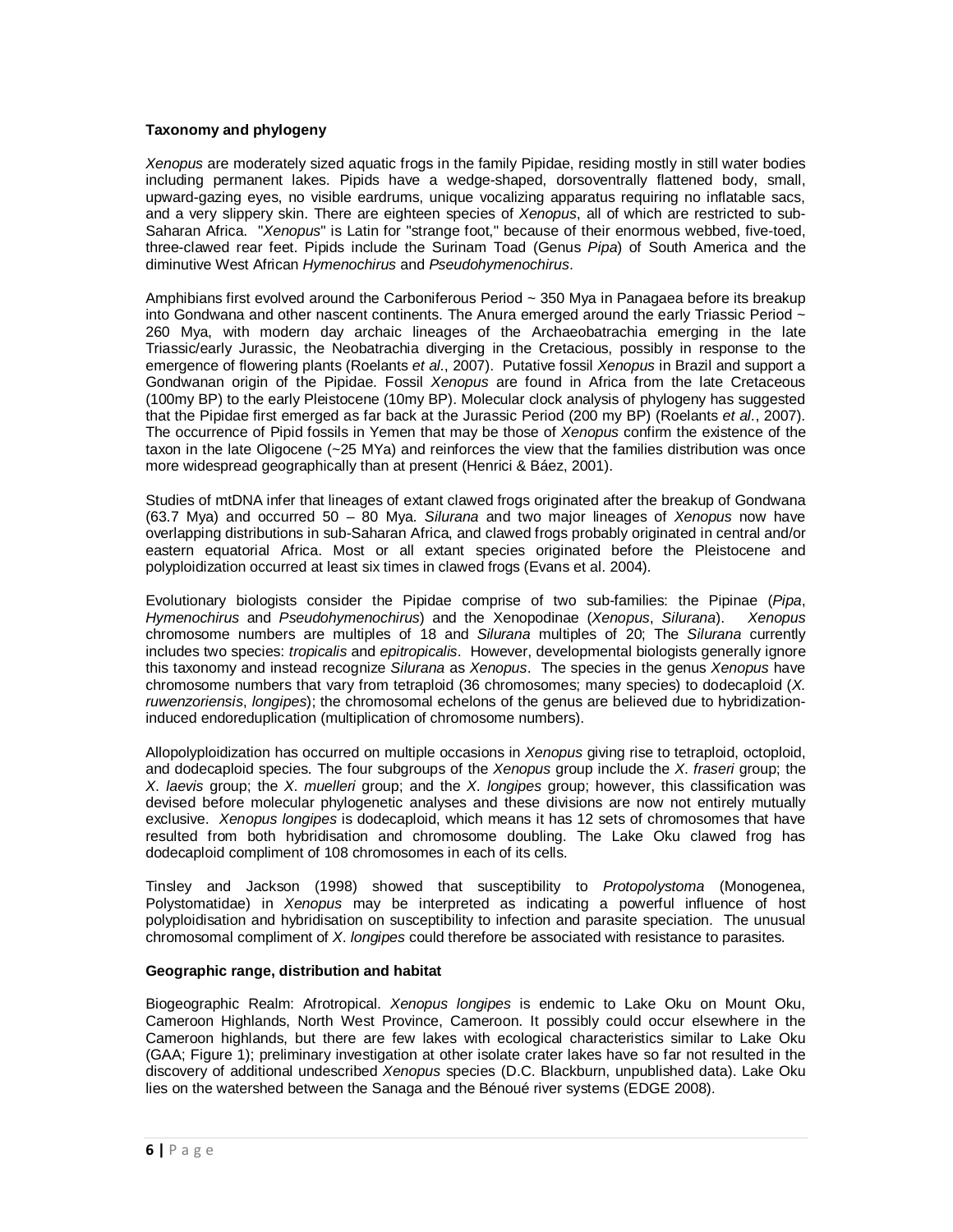Lake Oku lies close to the summit of Mount Oku (3,011 m) in what is though to be a crater, and is roughly circular, 5 km in perimeter, and 50 meters in maximum depth (Kling, 1988; T.Doherty-Bone, unpublished data). Lake Oku is situated in the middle of the Cameroon Volcanic Line, a series of volcanic massifs 2000–3000 m high that receives abundant rainfall. The higher parts of these massifs are covered by montane forests isolated by grassland and savanna-type vegetation (Figure 1).



Figure 1. Lake Oku, North-West Province, Cameroon, Latitude/Longitude**:** 6 12'02.5"N, 10 27'35.4"E.

The Cameroon crater lakes on the Cameroon Volcanic Line formed in a series of craters and depressions on formerly active volcanoes that stretch inland approximately easterly from the coast. They include include Barombi Mbo, Bermin, Dissoni/Soden, Benakouma, Kotto, and Mboandong. Most of these lakes are very small, with an area of less than 5 km<sup>2</sup>. The ancient nature and isolation has led to an extremely high level of endemism in these lakes where over 75 per cent of the fish species and approximately one-third of the aquatic insects are endemic.



Left: Lake Oku is a small crater lake largely surrounded by forest.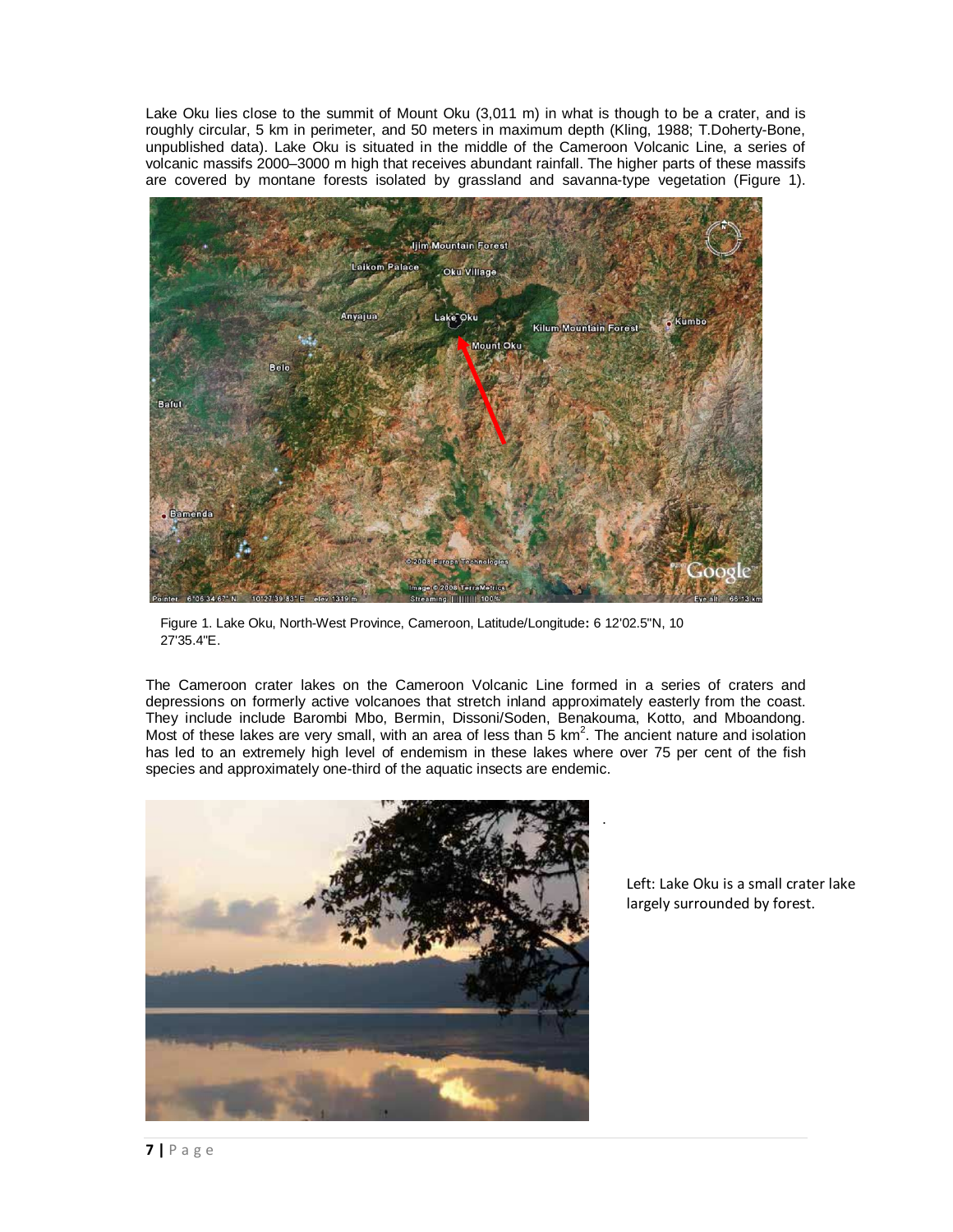Little is known about the natural history of Lake Oku (Loumont & Kobel, 1991). The shoreline water in Lake Oku approximately varies from 15-19°C (T. Doherty-Bone, unpublished data). It is approximately neutral in Ph (7), thought to be comparatively low in nitrogen and phosphorus, and has measurable quantities of sulphate (T. Doherty-Bone, unpublished data). The frog is the only known aquatic vertebrate in the lake and consequently is probably a key species in maintaining the aquatic ecology of Lake Oku (Gartshore, 1986; IUCN et al., 2006, T. Doherty-Bone, unpublished data).

With montane forest on its shore, Lake Oku is relatively undisturbed, apparently oligotrophic and has very clear water (Kling, 1988). The forested shores around Lake Oku slope, sometime steeply, into the lake. Around the lake shore there is typically a slight bank. Near the shoreline the lake bottom is covered with fine silt and dead leaves then gradually increases in depth until reaching beds of water weeds at about 2 m depth. These beds are slightly emergent and are observed from the surface as between 5–40 m from shore. The Lake Oku clawed frog is the lake's only Xenopus species. The closest other Xenopus species, Xenopus amieti, is found in streams and pools only hundreds of meters down-hill on the outer slope of the crater.

#### **Population and demography**

Both the 2006 and 2008 surveys showed X. longipes as abundant in Lake Oku. In 2006, over 700 individuals were captured using dip nets along a 16 m stretch of lake shore alone (Doherty-Bone, 2007). Further studies of X. longipes population density throughout Lake Oku are needed to estimate the total population. Preliminary mark-recapture results indicate limited migration for some individuals (Doherty-Bone, unpublished data).. The extension of X. longipes habitat into the lake is unknown. As X. longipes has only been sampled through active dip-netting and fish traps near the shoreline it is uncertain if these specimens are representative of the overall population. Examination of preserved specimens could reveal the sex ratio and possibly age of the shoreline 'sample population' of X. longipes.



Above: Setting traps on the shoreline of Lake Oku.

Left: Several dozen X. longipes may be captured overnight in one trap.

## **Expeditions and activities:**

Doherty-Bone, 2009, 2008, 2006; Blackburn et al. 2006, 2004; Evens et al. 2004; Loumont & Kobel HR, 1991 (Description); Gartshore, 1986.



Above: The trap is set overnight in the shallows.

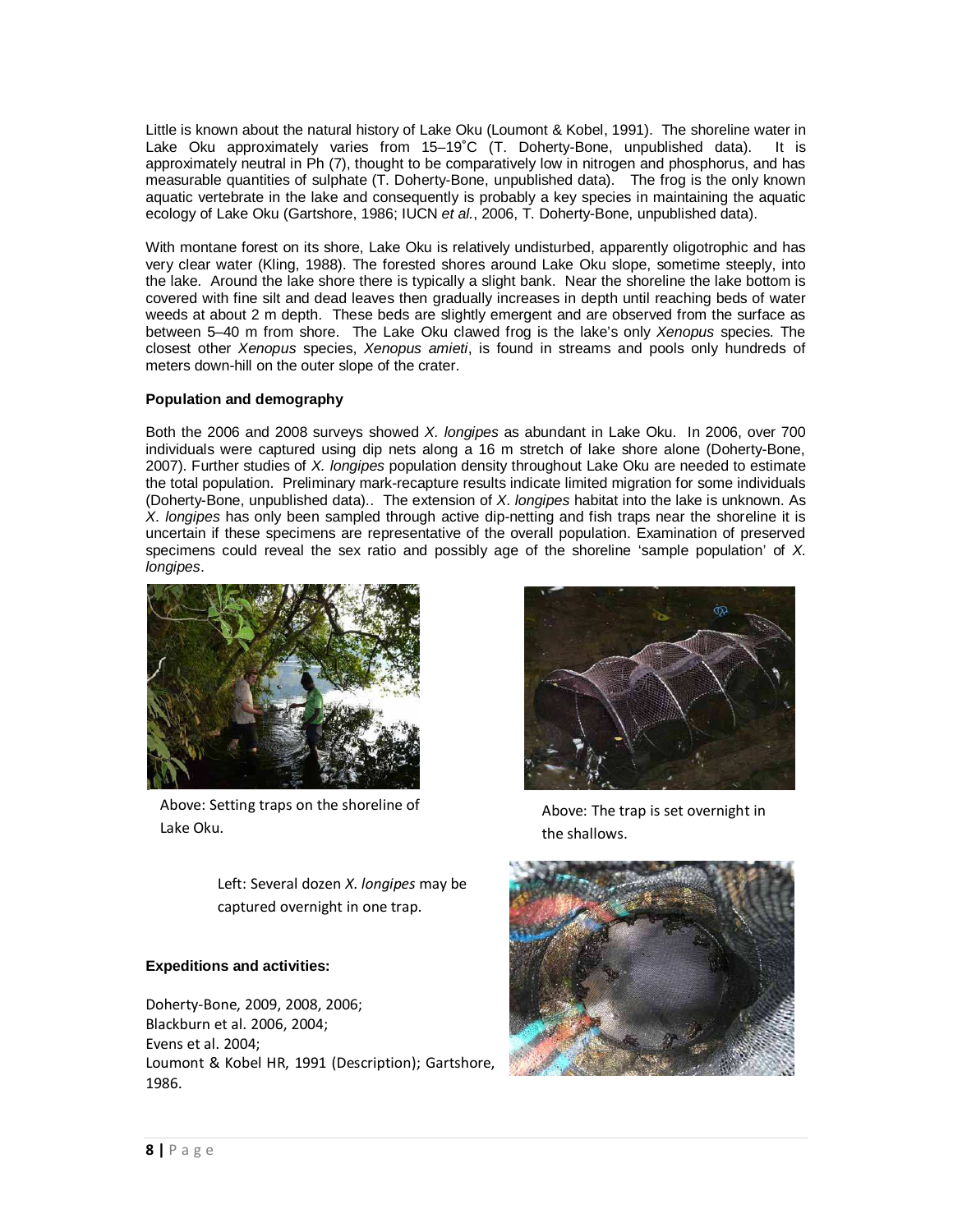#### **Threats**

Xenopus longipes is threatened through the introduction of fish to Lake Oku, through mortality from an unkown disease, and through changes to the aquatic environment of Lake Oku. The nature of the disease causing recently observed mortality has yet to be determined.

"Mass mortalities" of X. longipes were witnessed in 2006 (D.C. Blackburn, pers. obs.; Doherty-Bone, 2007). In other parts of the world, mortalities of this nature have often preceded catastrophic declines (Bradford, 1991; Lips 1999). No mass mortality events were observed during surveys in 2004 (B. Evans and D.C. Blackburn, unpublished data). Specimens of X. longipes collected in 2006 and 2008 were tested for the presence of the chytrid fungus Batrachochytrium dendrobatidis by qPCR, but no specimens (including other sympatric species) were found to be positive for this pathogen (Doherty-Bone et al., 2008; D. Blackburn, unpublished data). Whole-body histology was also performed using whole-body thin section histology on a selection of both healthy and "dying/dead" Xenopus longipes collected in 2004 and 2006, but no evidence of the chytrid was found (D. Blackburn and A. Pessier, unpublished data). Phrynobatrachus cf. steindachneri sympatric to X. longipes in 2008 were observed with haemorrhaging thighs (R Browne, pers. obs.). However, this may not be significant as these injuries could be due to handling (D. Blackburn, pers. obs.). As neither qPCR nor histology have demonstrated the presence of the chytrid fungus Batrachochytrium dendrobatidis and many specimens have large lesions and tissue necrosis, the possibility remains that the observed mass mortality events are the result of either a short-term temporal change in water chemistry, a pathogen other than chytrid, or a combination of these and other factors. This will be a critically important component for future research. The mass mortality events observed in 2006 remain unexplained.

Hans Rudolf Kobel (one of the pair of scientists that originally described the Lake Oku clawed frog in 1991) observed that local people actually shun the lake as a sacred place and will not introduce fish into it for this reason. However, the management of this lake is currently a contentious issue in local politics (D. Blackburn, pers. obs.; T. Dohety-Bone, pers. obs.). Cultural change could either negate or reinforce this tradition. With pressures to develop, many elders of the Oku community, as well as the local council have in the past attempted to seek permission to establish a fishery in Lake Oku and continue to seek possibilities to do this (T. Dohety-Bone, pers. obs.).

An insidious threat to the survival of X. longipes could be subtle changes to the aquatic ecology of Lake Oku. The aquatic ecology and water chemistry of Lake Oku are of special concern as these have been documented to change quickly in other lakes in the Cameroon Volcanic Line , in the case of catastrophic release of carbon dioxide from Lake Nyos in 1986 (Kling, 1987). Of concern is the paucity of knowledge of the environmental requirements of X. longipes and the ecology of Lake Oku. However, even slight increases in nutrients could cause trophic cascades that will affect the overall ecology of the lake. Sources of nutrient imbalance have not been assessed, though may include atmospheric depsotion from industrial pollution, and/or run off from erosion caused by forest loss and degradation.

Xenopus longipes could also be threatened by invasion of Lake Oku by other Xenopus species. Another Xenopus spp. is found in the surrounding region of Lake Oku and within hundreds of meter of the lip of the caldera housing Lake Oku. In SW Africa Xenopus laevis has hybridised with the endangered X. gilli when the acidity of ponds inhabited by X. gilli declined through terrestrial vegetation modification. *Xenopus gilli* lives in extremely acidic ponds that preclude habitation by X. laevis. Xenopus laevis has invaded southern California and Arizona and legislation prohibiting their possession is in effect in these and numerous other regions. Xenopus laevis is also a major in range invader of X. gilli ponds in South Africa as the acidity of the ponds becomes less acidic.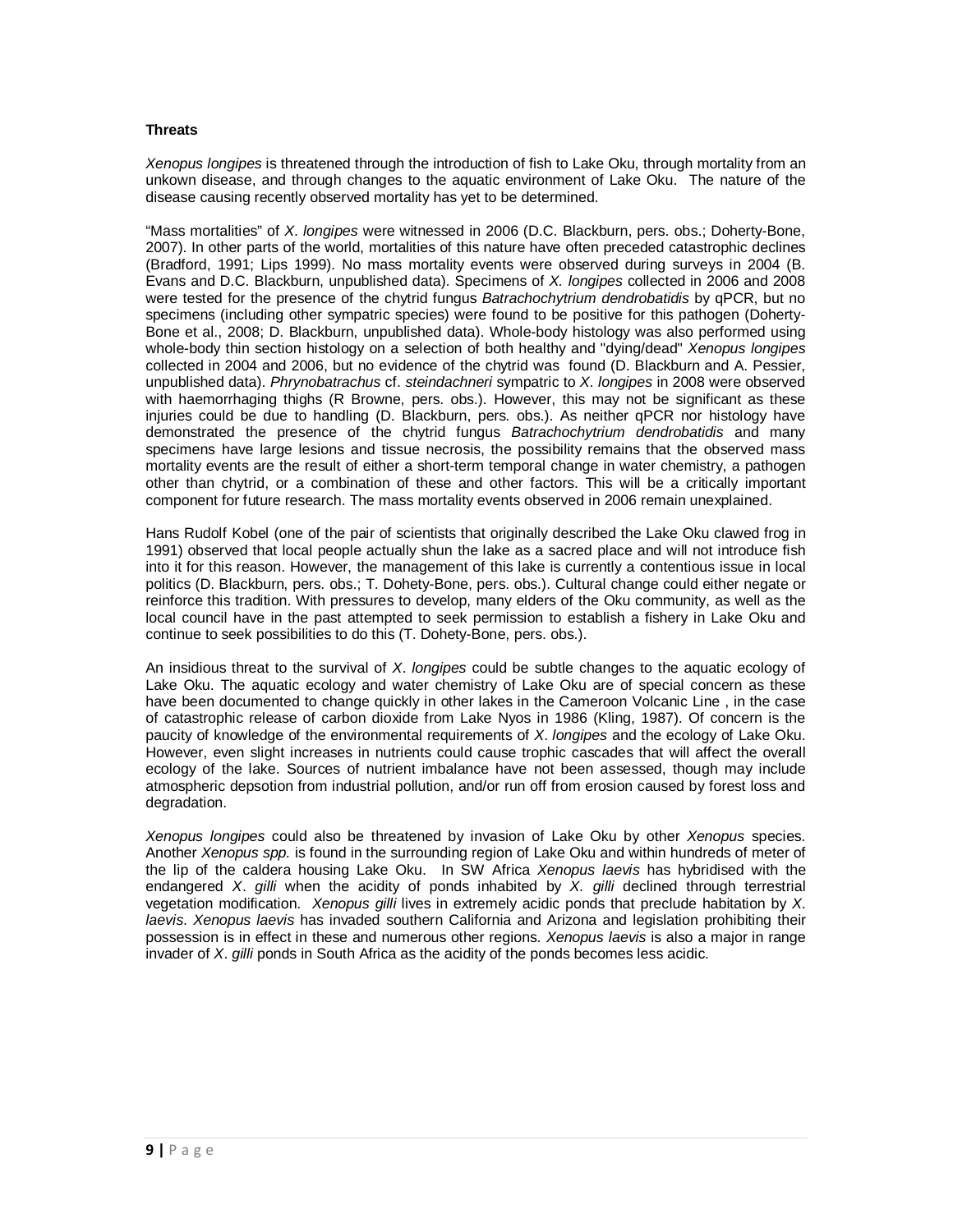#### **Longevity, fecundity and reproduction**

#### Longevity

There is no information on the longevity of X. longipes except for the small captive populations kept previous to the establishment of the December 2008 conservation breeding populations. A captive populations was established in 2003 and the 4 females were still alive in 2009 (B. Evans pers com). In another facility four females have lived for about 4 years (D. Kelley, pers. com.). Captive Xenopus laevis can live 15 years.

Skeletochronology is a method that enables the estimation of age that is suitable even for some tropical amphibians. This method is not always entirely reliable but will provide a first-pass estimate of age. Lines of arrested growth in the long bones are a reflection of variables such as water temperature, seasonal influences of food availability, reproduction can provide valuable information on life history and environmental traits. Skeletochronology has been applied to invasive Xenopus laevis populations in the UK (Measey, 2001), and could also be applicable to X. longipes.

#### **Reproduction**

There is little information on the reproduction or fecundity of X. longipes. Previous to the successful transport of all 88 frogs in December 2009, all males are reputed to have died during transport so there are no previous attempts to breed them in captivity. Fecundity of amphibians can be estimated from dissection of maturing or mature females and, for example, X. laevis have tens of thousands of developing eggs, and generally spawns batches of few thousand eggs several times a year.

Tadpoles of known Xenopus feed by filter feeding. They adopt a characteristic head-down posture in mid-water and take regular gulps of water. The continuous beating their long filament-like tails create a mouth-ward flow of water, where gills trap fine food particles as small as two microns and transport these to the digestive tract.

Seasonality in other Xenopus species appears dependent on rainfall to increase nutrients and plakton levels to feed tadpoles. Seasonality of reproduction of  $X$ . longipes is under current research by Thomas Doherty-Bone.

Xenopus possess a bony voice box with two cartilaginous rods that produce a clicking sound that is involved in communication including mating vocalisations.

## **Behaviour, feeding and learning**

There are two unpublished sources providing information of X. longipes behaviour; 1) brief above water lakeside observations at Lake Oku, and 2) observations of aquarium populations. These can be considered in relation to generic behaviour of other Xenopus species in both nature and captivity. Some species travel overland when forced by swamps drying or during heavy rain, though this has never been recorded for X. longipes.

General: In both aquariums and in Lake Oku, X. longipes frequently lie motionless with their limbs and fingers extended. In aquariums at Antwerp Zoo if unfed and undisturbed for some time they sleep in crevices in filter casings. Once disturbed by vibration or through cleaning or water change, they vigorously forage. This behaviour could have resulted from feeding immediately after water change.

Feeding: Xenopus feed through generating suction by quickly lowering their hyobranchial apparatus then by lunging forward and grabbing the food with their jaws. Sometimes they shovel food into their mouths with their hands. There is some debate about whether the arm movements are purposeful or partially a by-product of rotation of the pectoral girdle when suction feeding (D. Blackburn pers. com.). They do not have tongues and use their hands to capture and ingest food. Their highly sensitive fingertips, four on each hand, and sophisticated lateral line systems allow them to locate living prey, even when it is concealed in mud and detritus. They have also evolved the ability to locate food by smell and efficiently consume nonliving food items.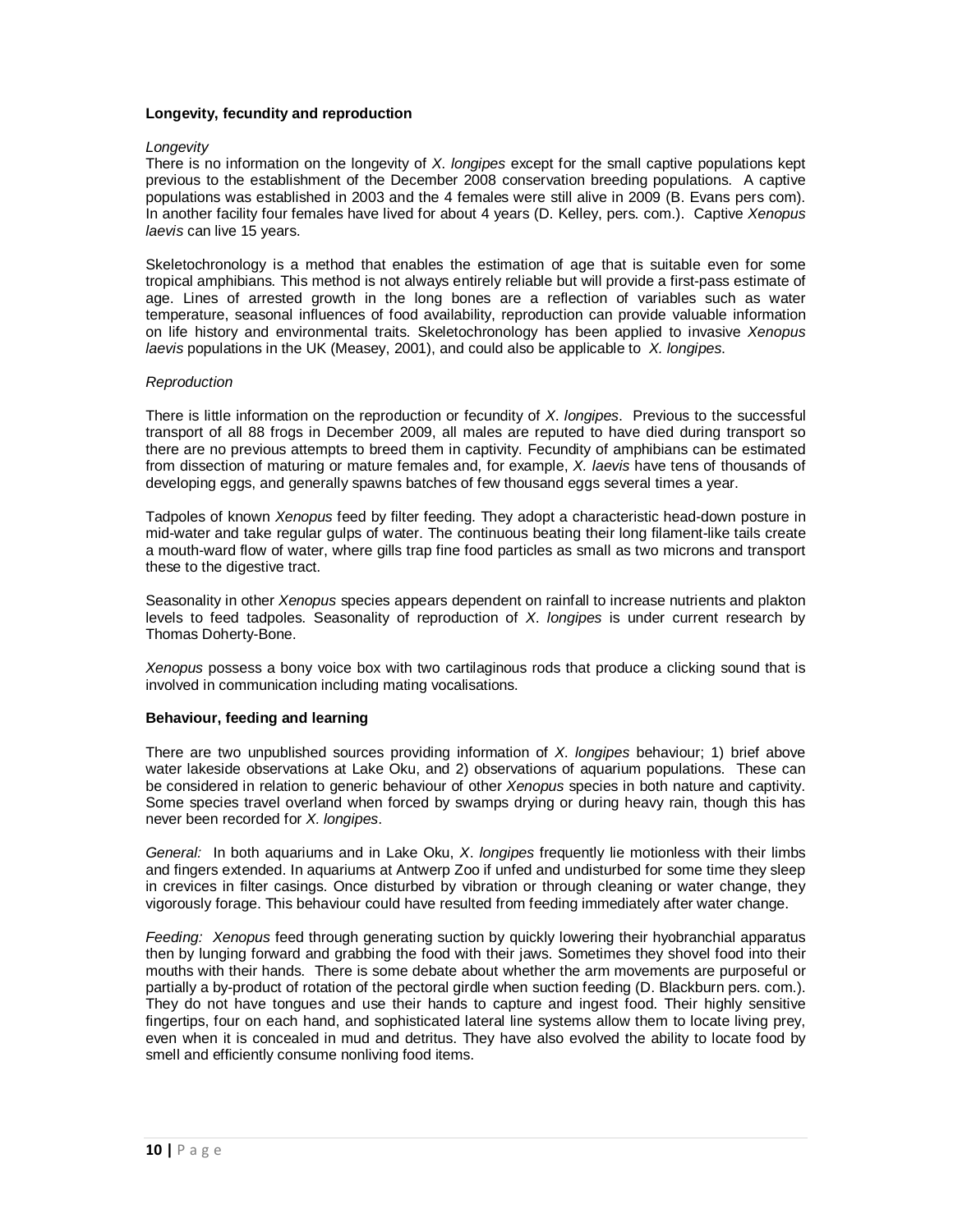In Lake Oku X. longipes can be observed in large numbers at night (and occasionally at daytime) up to the shoreline feeding on the mud substrate. Limited shore side observations in Lake Oku, have shown X. longipes typically are feeding either close to the bottom, or in the water column, but typically not at the surface. Xenopus longipes has been observed as a group feeding nocturnally on a large praying mantis on the surface of Lake Oku (Doherty-Bone pers com). In general other Xenopus species are able to tolerate long periods of starvation. It has been observed that some X. longipes in Lake Oku are quite thin compared to captive specimens under intense feeding regimes (Browne pers obs).

Sexual behaviour: There have been no observations in the field or in captivity of sexual behaviour, of X. longipes other than occasional amplexus pairs in traps (T. Doherty-Bone, pers. obs.). There are some observations of behaviour of X. laevis where adults came to the surface after rain although the reason for this is not known. The aquatic habitat of X. laevis precludes the holding physical territory and this species has strategies that appear to minimize adult competition. Females of X. laevis tend to quietly reconnoitre areas above the water's surface for prospective meals, while males often prefer actively searching for food across the bottom.

Aggression: In aquariums shoving and biting between X. longipes have been observed during feeding on the substrate (Browne pers obs).

Learning: Xenopus laevis has shown good learning ability for wave and sound stimuli and to some degree for visual and chemical stimuli. They have also shown long term memory and complex learning.

## **Defences**

Nothing is known of the defences of the Lake Oku clawed frog. However, Xenopus laevis possess chemical defences that give protection against both predators and diseases. These repel many vertebrate predators, especially those found outside of the native range of Xenopus. Xenopus laevis also generate organic compounds called magainins which have powerful antibiotic, antifungal, antiparasitic, and antiviral actions.

## **Senses and vocalisation**

Eyes: Xenopus longipes rest at the water surface with only their eyes exposed. Their eyes are spherical with binocular control of the area above and on the water surface. The refraction of the eyes is also for vision in air. The eyes dorsal and slightly frontal orientation enables the frog to see the whole hemisphere binocularly. There is no iris contraction enabling scotopic vision in conditions of low light. The eyes of X. laevis can see red/blue/yellow and green.

There is good vision of form. Visual cues showed that X. laevis preferred figures with less profile such as a circle over a square or a tripod. A lateral orientation was preferred to a vertical orientation. Larger sizes were preferred to smaller sizes.

Sub-orbital tentacles: The suborbital tentacle is a chemosensory structure.

Lateral line: Aquatic vertebrates use a mechano-sensory system to decipher currents, obstacles, and active movements of, for instance, predators or prey in the water body. The most primitive of the acoustaco-laeralis organs is the epidermal lateral line organ that is found on aqueous amphibian and primitive fish. This type of organ is activated by water motions that cause a displacement of a free standing, gelatonuus, cupula that protrudes from skin into surrounding water. In X. laevis this protrudes 0.1 mm above the skin surface.

Touch: Specialisation of touch is unknown in Xenopus.

Smell and taste: For smell Xenopus have the principale vomero-nasal cavity found in other frogs, and also a rostral cavity for use in water. These are selected by a dermal fold. Taste buds are located on the palate and the floor of the mouth.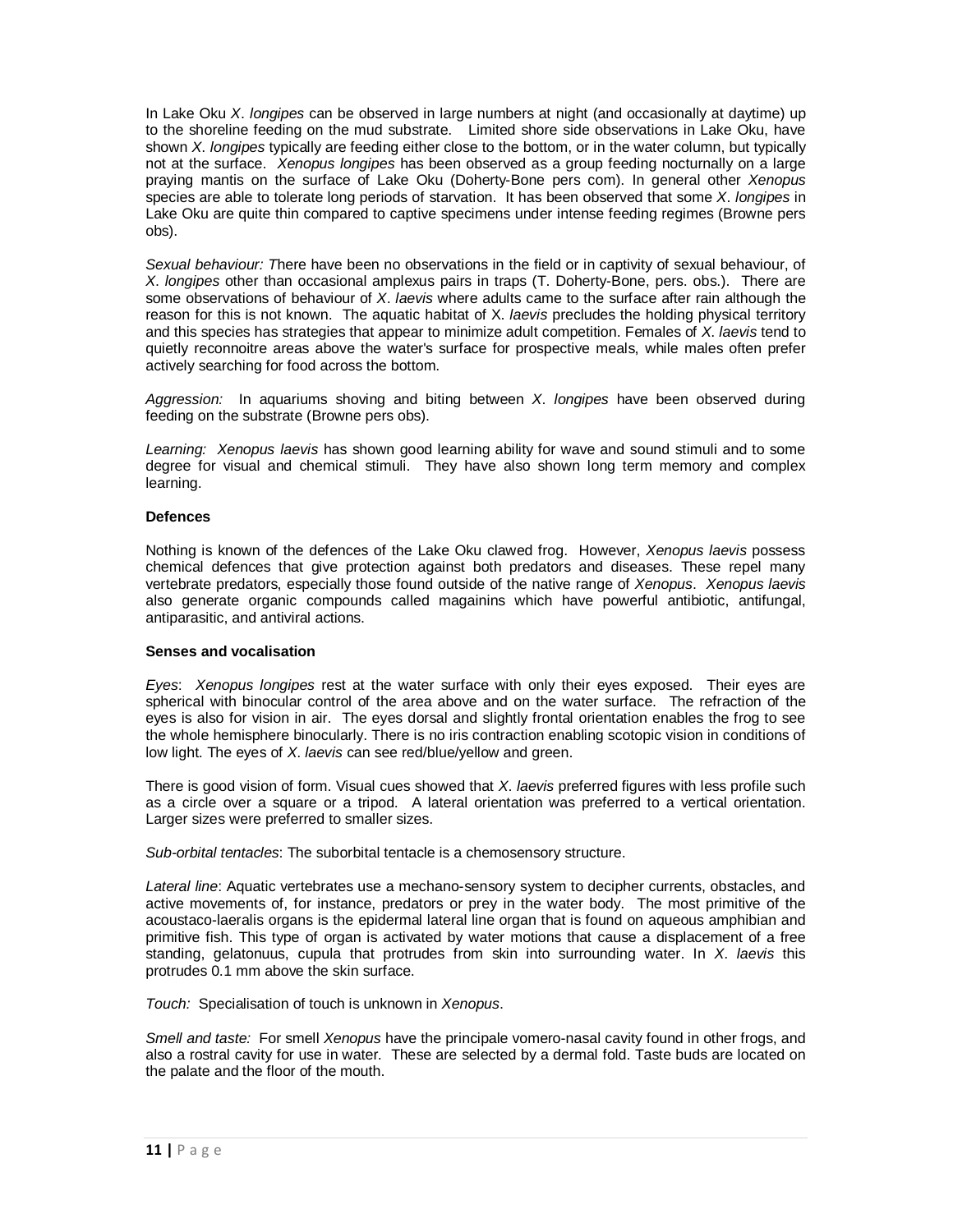Captive populations: There is a 'Rescue population' of 47 X. longipes at Antwerp Zoo, and another of 40 for rescue/research at London Zoo (February 2009 census). There are two captive populations of 4 individuals each for research in academic institutions (B. Evans pers com).

Biomedical utilisation: Xenopus laevis and X. tropicalis are among the most widely utilised vertebrate laboratory model species for genetic, developmental and toxicological studies. Xenopus laevis was the first vertebrate to be successfully cloned.

### **Conservation Measures**

#### In situ components

The conservation of  $X$ . longipes should be integrated into community programs for the sustainable management of ecosystems in the Lake Oku region. These will include generating long term benefits to the local communities from conservation based management of natural resources. Currently direct economic benefit to the Oku community from activities that may impact X. longipes include the collection of firewood, harvesting of honey, snaring of wild vertebrates, nearby farming of fish, and provision of services and products for scientific tourism and eco-tourism. In addition members of the community are engaged in scientific activities including monitoring of Lake Oku with support from the Royal Zoological Society of Scotland. Indirect and value stream economic benefits include long term benefit to the Lake Oku community of education and activities derived from the above activities.



Above: The local Oku people have been educated to collect only dead firewood from the forest surrounding Lake Oku. Despite this, there is extreme pressure on the Kilum-Ijim Forest for fuel wood, with the harvest feared to be unsustainable (Birdlife International, 2009; T. Doherty-Bone, per.



The prevention of the introduction of fish into Lake Oku is of the highest priority. Balancing regional food production in conjunction with conservation should include assuring an adequate supply of protein to reduce the potential for the introduction of fish into Lake Oku. Local education programs should be conducted and signage to present conservation priorities should be established.

Left: A typical farm house on the slopes of Mt Oku built of mud brick and surrounded by crops.

A conservation project has been conducted on Mount Oku for several years by BirdLife International (since 1987). Birdlife International projects build on the convergence of the interests of the conservation community with those of the local population. The projects support communities in the management of forests and the biodiversity of unique and important areas (Birdlife International, 2009).

> Right: Collecting water for a camp at Lake Oku. Local conservationists are being trained for ongoing water quality sampling and assessment.

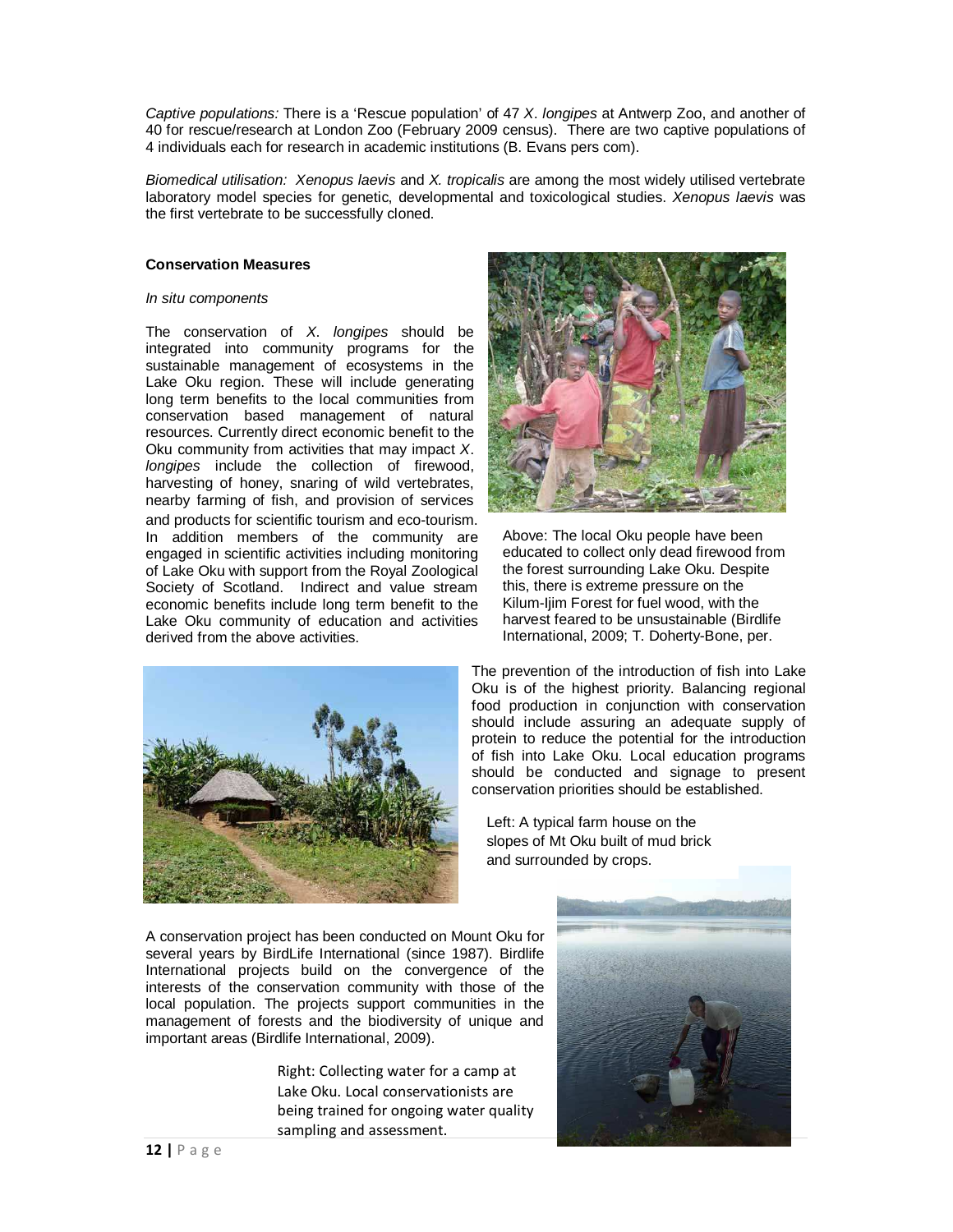A research project: Conservation Research on Amphibians Unique to Cameroon (CRAUC), by staff of the Natural History Museum, London investigated the status of the critically endangered Lake Oku Clawed Frog and its habitat in Lake Oku (Doherty-Bone, 2008).

Expected outputs include reports on the work to be distributed to local conservation workers; information on endemic species to allow prioritization for conservation; community outreach highlighting the importance of amphibians; an increased capacity for management of species of conservation concern by local conservation managers; formation of long term collaborative links between British and Cameroonian workers.

Baselines need to be evaluated to enable ongoing monitoring of the X. longipes and the Lake Oku ecosystem. Subsequent work will inform of changes in the conservation status of X. longipes and the ecology of Lake Oku system. The proposed study by the CRAUC Project (Doherty-Bone 2008) aims to investigate population size of X. longipes, disease prevalence, demographics and fluctuations, and their environmental correlation. This information will elucidate the immediate level of threat faced by X. longipes and inform management decisions.

#### Ex situ components

The IUCN Technical Guidelines for the Management of Ex situ Populations, recommend that all Critically Endangered species should have an ex situ population to quard against extinction. "A captive-breeding programme should be considered in view of the risk of a catastrophic collapse of the population if a predatory fish species is introduced to the lake. (GAA 2008)

#### Conservation breeding program

The conservation guidelines of the Amphibian Ark (IUCN/CBSG) for captive breeding programs recommend the preparation of a Taxon Management Plan, a representative founder population, the distribution of the captive population between several institutions, strict quarantine measures, and studies of the ex situ population to facilitate both ex situ and in situ management. In addition the Amphibian Ark requires the preparation of 'Husbandry Guidelines'. Education has a high priority and model programs, like that proposed for the Lake Oku clawed frog, should be used to exemplify the conservation needs of amphibians, the value and contribution of amphibians to humanity, and the role of ex situ conservation programs in zoos and the Amphibian Ark.

Quarantine: Within Amphibian Ark conservation breeding programs, high quarantine standards are paramount. Particularly, since X. longipes may have suffered pathogen-related mortalities in the wild the quarantine of their conservation breeding populations should involve sanitary disposal of wastewater (K. Zippel pers com).

Tagging and record keeping: Xenopus longipes are about 30mm adult total body length. Consequently they can be tagged with Passive Integrated Transponders, (PIT) or similar tags. This will enable the establishment of a stud book with match DNA samples from the founders. Combined with the proposed DNA study of the variation within the wild population this provides a perfect model basis for studbook records for a captive breeding program.

Behavioural studies: There is very little known about the behaviour of X. longipes. The role of many behaviours remain unknown including the characteristics and purposes of vocalisations..

Molecular genetic studies: Emails were sent to canvas the issue of estimating the genetic variation of X. longipes. Responses were received from all individuals canvassed (B. Evans, Bob Lacy, T. Doherty-Bone, T. Garner, T. Beebee). The following is a summary of the responses with reference to particularly significant input.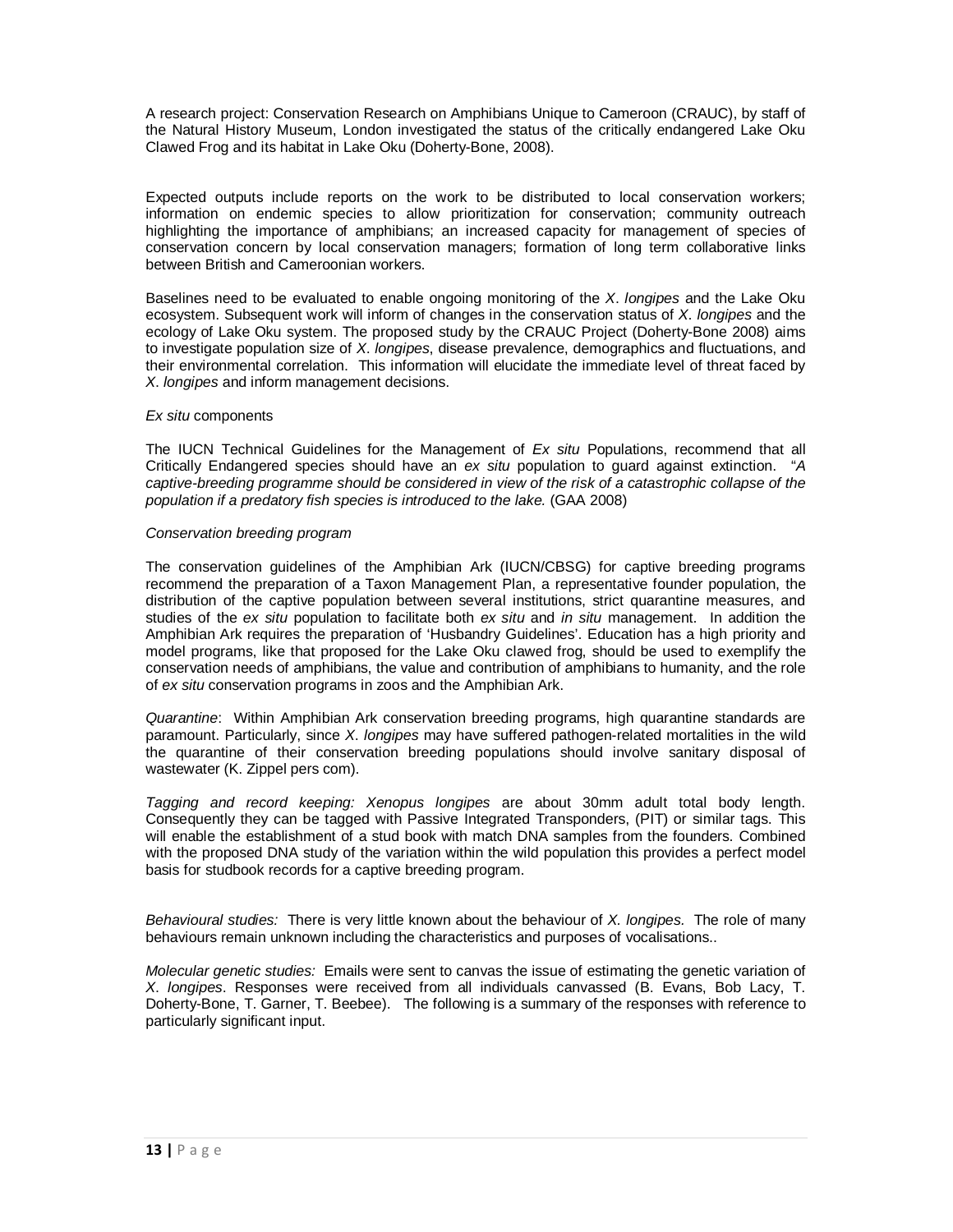Unique among vertebrates (except Xenopus ruwenzoriensis), dodecaploidy makes X. longipes of considerable interest for genetic studies. It was probably formed by both hybridization and polyploidisation (Loumont and Kobel 1991; Evans et al., 2004). The polyploidy of X. longipes seriously complicates the outcomes of molecular genetic studies, particularly microsatellite studies. Attempts on other polyploid species, such as salmon and some plants, have apparently been reported to be difficult to interperate due to the duplication of genes (Allendorf & Waples, 1996; Frankham et al., 2002). In terms of populations management molecular tools can be used to assess: 1) the effective population size; 2) whether a bottleneck test could be applied to determine whether the effective population is undergoing rapid decline, 3) loss of genetic variation in conservation breeding programs, 4) reproductive strategies.

Molecular genetic tools do not seem to be currently suitable to assess the amount and pattern of diversity in populations of  $X$ . longipes; polyploidy will make interpretation of the allelic data very difficult. When microsatellites have been applied to polyploid species (the plant, Epilobrium angustifolium) exposed to strong population bottlenecks, reduction of genetic diversity was less severe than in diploid sister species (Husband & Schemske, 1997). However, it is still possible to detect a loss of heterozygosity following a population bottleneck (Allendorf & Waples, 1996). Estimating loss of genetic variation in a breeding program uses the current methods of pedigree analysis and management for captive populations (e.g., the PM2000 software). However, presumptions are that the species are sexually reproducing diploids. Researchers have developed some useful tools for monitoring the genetics of species that are capable of selfing, However, good tools for managing species that are polyploid are not currently available. Some of the work that is currently taking place to extend our pedigree analysis methods to uncertain pedigrees (e.g., cases in which there are multiple possible sires) and to group-managed species (e.g., many amphibians!) could possibly be extended conceptually to work for polyploid species. (In a sense, a group of animals maintained without individual animal identification can be considered to be a genetically polyploid super-organism.) A difficulty of developing good pedigree analysis methods, however, will be that there is considerable diversity among polyploid species with respect to how the genes are transmitted (Bob Lacy, pers. comm..).

Biobanking: Biobanking is the long term storage of biological samples supported by a data base that records the biotic and environmental history of individual samples. For conservation breeding programs these should include viable sperm, cells and tissues that are representative of the source population.

Xenopus laevis and X. tropicalis sperm have been successfully cryopreserved. Consequently, it may be expected that the sperm of X. longipes can be used to cryopreserve a representative genome of Xenopus longipes.

To maintain the integrity of the conservation breeding program for X. longipes please do not distribute any individuals without contacting Amphibian Ark Taxon Management Coordinator, Robert Browne, robert.browne@gmail.com)**.** Please also inform Taxon Management Co-ordinator should one be distributing samples to third parties, for the interest of keeping informed of research being conducted, as well as for tutelage.

Xenopus longipes should not be released from captive populations due to: 1) an implicit understanding of tutelage with the Lake Oku people and the Cameroonian government, 2) the possibility of pathogen dissemination, 3) the difficulty of restricting harvesting of wild stock if the species is in unrecorded populations.

Caution must be taken with individuals ostensibly claiming to be researchers (please personally contact Dr. Ben Evans phone (office/lab) : 905-525-9140 x 26973/27261).

#### **Permits**

Permits need to be approved from the Cameroon Ministry of Forests and Wildlife. At the local level, the Fon of Oku is also consulted prior to work on and around his community's lake, as well as the relevant community forest managers. (Thomas Dohery-Bone, CRAUC )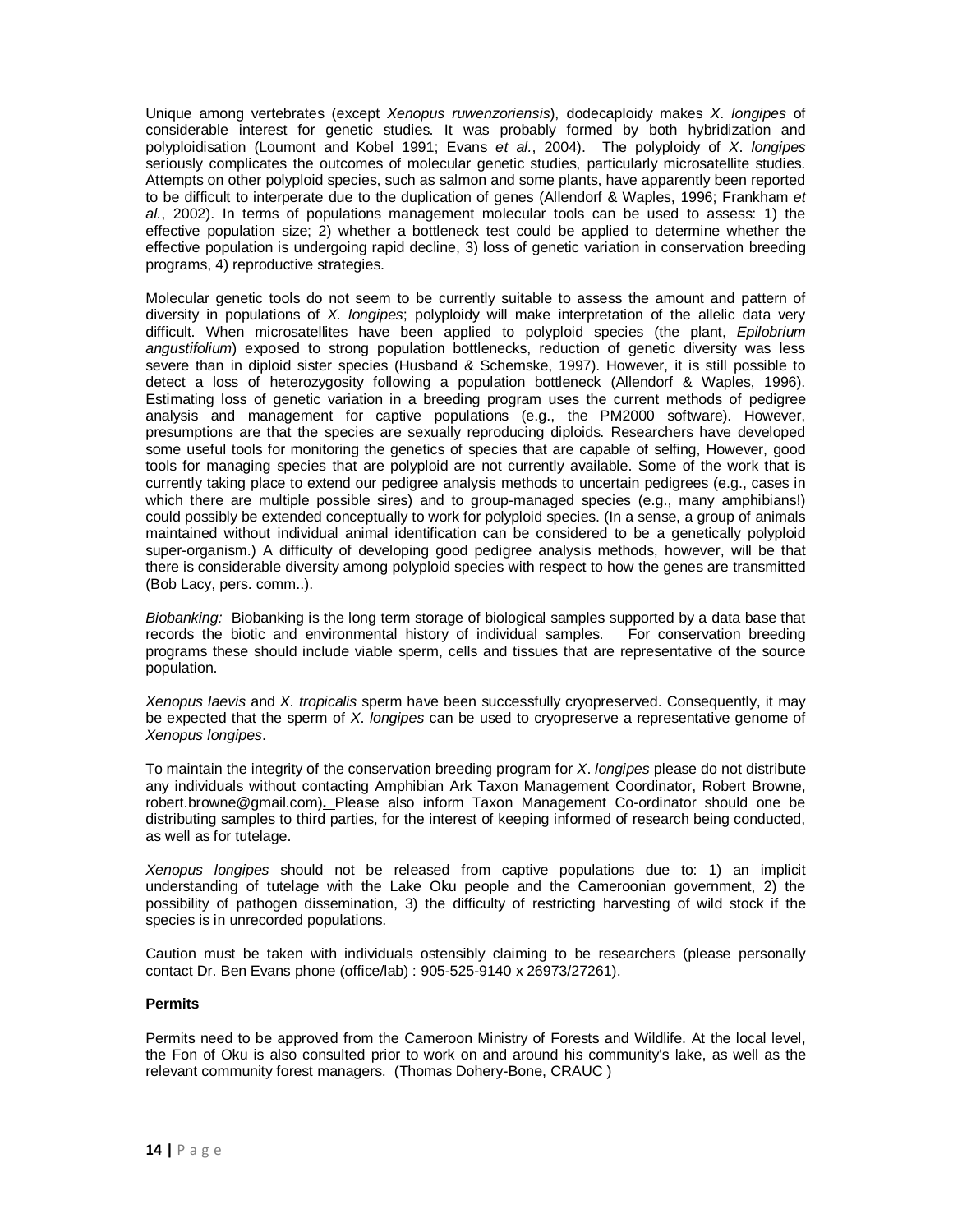#### **Obtaining rescue population founders and transport**

Xenopus longipes founders for 'Rescue populations' were transported from Lake Oku to Antwerp Zoo (48) and London Zoo (40) in December 2008. Previous transport of X. longipes for research populations was reported to have resulted in the mortality of males. Information regarding mortality of males is unclear and whether they died during transport or shortly afterward. Consequently, there was some concern with the December 2008 shipment. At Lake Oku the physiological limitation of X. longipes to the transport environment were tested by keeping two individuals for two days on a bench in an open shed at Lake Oku in plastic insect containers with wet paper on the bottom. The temperatures ranged from  $15-24^{\circ}\text{C}$ . The morning before leaving, the X. longipes for the final transport were sampled and placed as 4-6 frogs per plastic insect container. These were placed in a cooler and after reaching Bamenda were cooled by the use of ice, and (when ice not available) frozen fish being placed on top of the boxes inside the cooler. Once arriving in Yaounde the paper was changed daily and moistened with water taken from Lake Oku. The cooler was cooled with ice in plastic bags placed over the plastic insect containers.

Xenopus longipes for London Zoo were then transported in plastic insect containers in luggage with ice packs to prevent overheating, and all survived. The X. longipes for Antwerp Zoo were transported in a cooler with ice and they too all survived. .



Above: On arrival at Antwerp, cooler with 48 X. longipes with ice packs and towelling being removed.



Above: On arrival at Antwerp, plastic insect boxes with water saturated paper towel as a substrate.



Left: The X. longipes were kept at a density of 4- 6 per. box.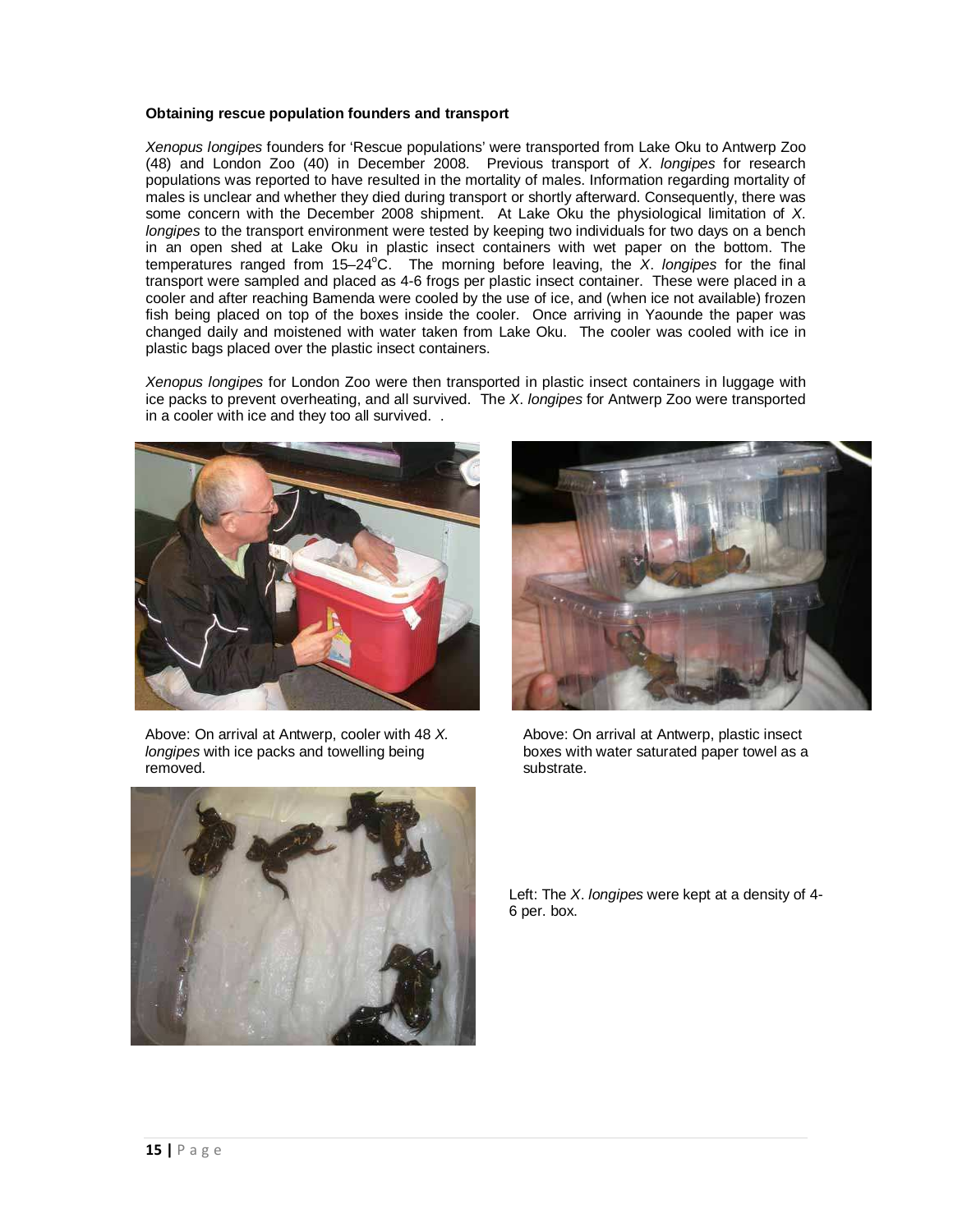## **References:**

Allendorf, F.W. & Waples, R.S. (1996). Conservation and genetics of salmonid fishes. **In:**  Conservation Genetics – Case Histories from Nature, Eds. J.C. Avise & J.L. Hamrick, Chapman & Hall, pp. 238-280

BirdLife International (2009) Important Bird Area factsheet: Mount Oku, Cameroon. Downloaded from the Data Zone at http://www.birdlife.org on 7/7/2009

Doherty-Bone, T. (2007). Belo Community Herpetological and Conservation Project 2006 – Final Report. Expedition report submitted to the University of Aberdeen and Royal Geographical Society

EDGE (2008). # 34. Lake Oku Clawed Frog (Xenopus longipes). www.edgeofexistence.org/amphibians/species\_info.php?id=579 . Accessed 09 April 2008

Evans BJ**,** Darcy B. Kelley, Richard C. Tinsley, Don J. Melnick and David C. Cannatella. 2004. A mitochondrial DNA phylogeny of African clawed frogs: phylogeography and implications for polyploid evolution. Molecular Phylogenetics and Evolution 33(1): 197-213.

Frankham, R., Ballou, J.D. & Briscoe, D.A. (2002). Introduction to Conservation Genetics. Cambrige University Press, pp. 276-277; 294-295

Gartshore, M.E. 1986. The status of the montane herpetofauna of the Cameroon highlands. Conservation of Cameroon Montane Forests. Stuart, S.N.,editor. 204-240. International Council for Bird Preservation. Cambridge, U.K.

Henrici, A.C. & Báez, M. (2001). First occurrence of Xenopus (Anura: Pipidae) on the Arabian Peninsula: A new species from the upper Oligocene of Yemen. Journal of Palaeontology, **75:** 870-882

Husband, B.C. & Schemske, D.W. (1997). The effect of inbreeding in diploid and tetraploid populations of Epilobrium angustifolium (Onagraceae): implications for the genetic basis of inbreeding depression. Evolution, **51:** 737-746

IUCN, Conservation International, and NatureServe. 2006. Global Amphibian Assessment. <www.globalamphibians.org>. Accessed on 04 May 2006.

Kling, G. W., M. Clark, H. R. Compton, J. D. Devine, W. C. Evans, A. M. Humphrey, J. P. Lockwood and M. L. Tuttle. 1987. The 1986 Lake Nyos gas disaster, Cameroon, West Africa. **Science** 236:169-175.

Kling, G.W. (1988). Comparative transparency, depth of mixing, and stability of stratification in lakes of Cameroon, West Africa. Limnology and Oceanography, 33: 27-40

Kobel, H.R., Barundun, B. and Thiebaud, C.H. 1998. Mitochondrial rDNA phylogeny in Xenopus. Herpetological Journal. 8:13-17.

Loumont, C. and Kobel, H.R. 1991. Xenopus longipes sp. nov., a new polyploid pipid from western Cameroon. Revue Suisse de Zoologie. 98:731-738.

Measey, G.J. (2001). Growth and ageing of feral Xenopus laevis (Daudin) in South Wales, U.K. Journal of Zoology, London, **254:** 547-555